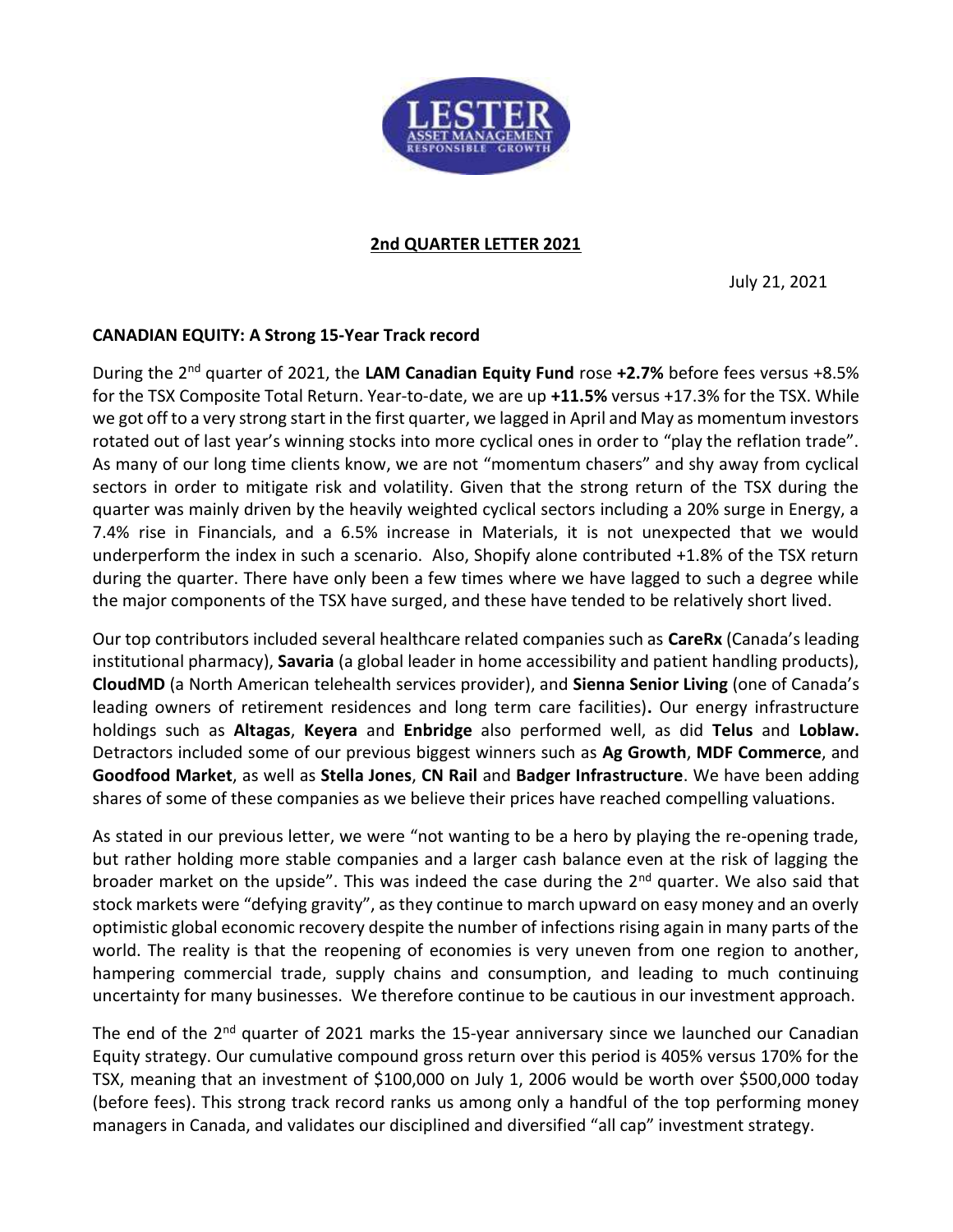# U.S. EQUITY

During the 2<sup>nd</sup> quarter of 2021, our US portfolio was up +7.4% versus +8.5% for the S&P 500 Total Return. At a high level, our underperformance was mainly due to our underweight position in the Technology sector which rose +11.3%. Regarding specific stocks, Eli Lilly, T-Mobile and Microsoft were strong performers, while **Booking** declined on fears of the Delta variant spreading quickly and causing renewed lock-downs. NextEra Energy, one of our top holdings, also declined as the Utilities was the worst performing sector of the S&P 500 as investors rotated into the "reflation trade". However, we still like NextEra, as it is one of the largest renewable energy producers in the world. We continued to add high quality large cap companies during the quarter including **Alphabet** (Google), Analog Devices (semiconductors), and two consumer products companies: Colgate and Mondelez (maker of Oreo cookies). We also took advantage of a sharp decline in share price to repurchase Viacom whose content library and new streaming service we consider as undervalued assets within the company. We sold Pinterest, Procter & Gamble, Walmart, and Pfizer to lock in gains as they no longer met our investment criteria. We also continue to hold an average cash balance of close to 10% and are ready to increase our exposure on market pullbacks, particularly in the Technology sector.

### FIXED INCOME

The 2<sup>nd</sup> quarter of 2021 was beneficial for most bond indices. Yields for most terms except short maturities ended at lower levels than the first quarter. Despite our short duration positioning, the LAM Canadian Fixed Income Fund still ended the quarter well ahead of the benchmarks with a gross performance of +2.8% versus +1.7% for the Canada Universe Bond Index and +1.8% for the Hybrid Bond Index. On a year-to-date basis, we have generated a gross return of +2.7% versus -3.5% for the Canada Universe Bond Index and -0.5% for the Hybrid Bond Index.

There were several events that added to the volatility during the quarter, including a number of economic data releases, but the most notable event was the Fed's update that pointed to an earlier rate hike than the market had anticipated and the beginning of a "discussion" on future "tapering". Although our exposure is mostly Canadian, the influence of the very accommodative measures in the U.S. and its future policies also have an impact on asset volatility in Canada. This change in direction took the market by surprise as the Fed had been reiterating that inflation was transitory and that its mandate was restoring full employment. Consequently, short-term interest rates rose rapidly while 10-year and longer-term yield fell in anticipation of slower economic growth and on the possible negative effects of inflation if short-term rates rise too quickly, combined with a reduction in central banks' balance sheets. Both investment grade and high yield credit spreads tightened during the quarter, aided by positive corporate earnings, which boosted our performance as we continue to have significant exposure to corporate bonds.

Once again, our exposure to preferred shares with "floors" contributed greatly to our performance. The lack of new issues in this sub-asset class combined with the movement in interest rates have pushed investors to look for safe securities with higher yields which such preferred shares provide. In fact, the Preferred Shares Index was up +5.7% for the quarter. Positive contributions to our outperformance also came from our exposure to high yield corporate bonds and some REITS.

For the next few quarters, volatility in the bond market will certainly increase, as risky assets will remain sensitive to any regime change. However, we believe that the market in general is too pessimistic about central bank speeches. In our opinion, it is normal that the Fed is starting to discuss future monetary policy changes, given the extremely accommodative measures deployed last year and the strength of the economic recovery. Secondly, 10-year interest rates for many developed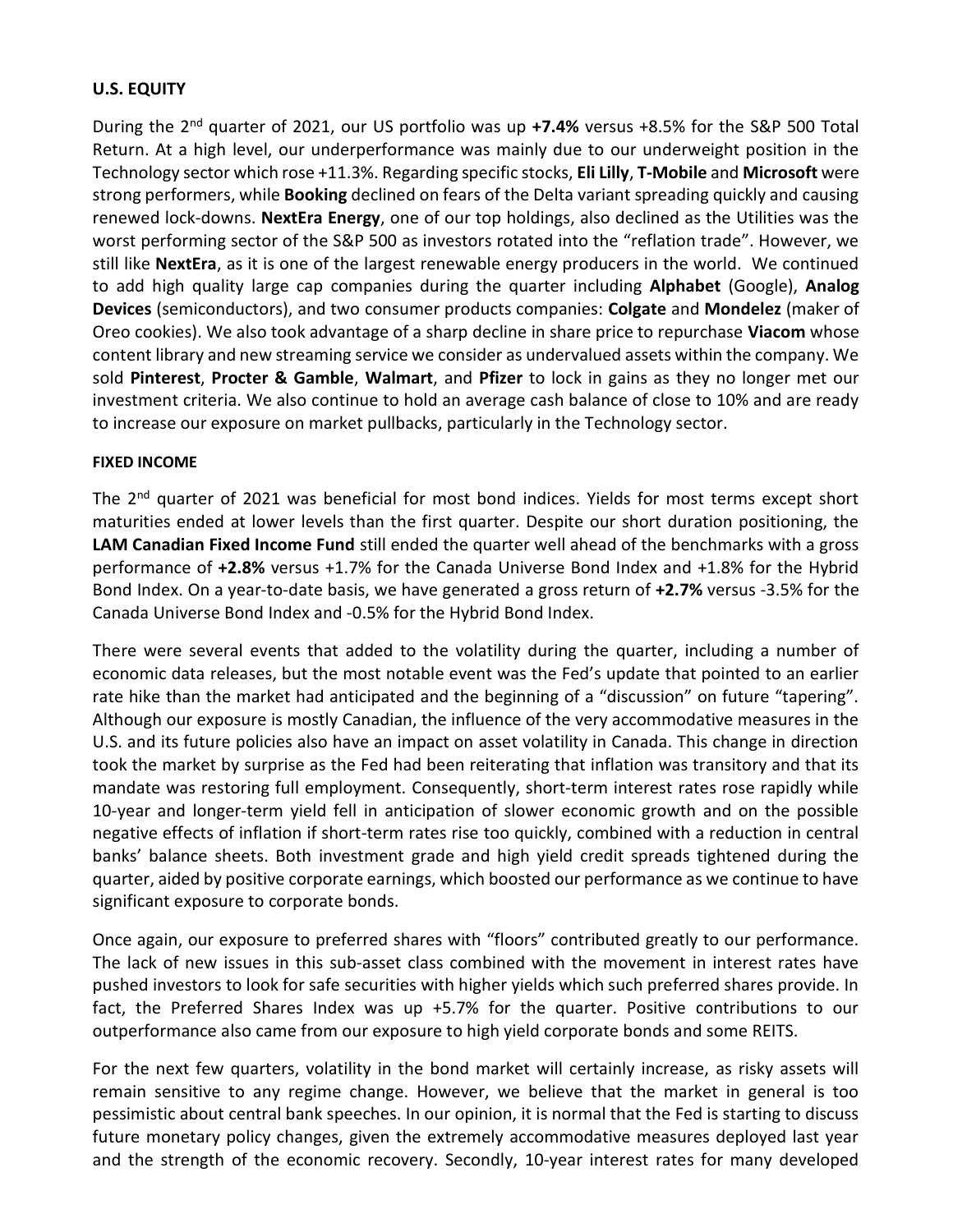countries are trading at levels lower than prior to the pandemic and real yields are now even more negative after inflation. Therefore, it is not abnormal to think that interest rates may still rise. It will be interesting to see if inflation data remains elevated, which will largely dictate monetary policy actions of central banks. Overall, we remain positive on the corporate credit market, preferred shares and high dividend stocks given the good results posted by companies and the favorable environment for commodity prices that should continue to benefit the Canadian economy.

## MACROECONOMIC OUTLOOK

The big media story for many months has been about high sustained inflation. The hype has been supported by many well-known economic gurus and has been playing nervously with investor expectations for stocks, bonds, and currencies. There are obvious distortions in prices due to several factors. These would include unfair comparisons between current prices and the low prices a year ago affected by the pandemic, and faster than expected economic recovery due to massive but temporary stimulus, combined with bottlenecks and shortages which are already starting to be resolved. The underlying picture is remarkably different than what the headlines are telling us.

Using U.S. data, the core measure of inflation (excluding food and energy) is currently showing a yearover-year increase of 4.5%, more than double the Fed's target. This is what the media is fixated on. However, when prices affected by reopenings, shortages, and bottlenecks are considered, the adjusted core CPI is currently only running at slightly over 1%, which is half of the Fed's target. Fortunately, the bond market has the sense to see through this with 10-year government bond yields in the U.S. and Canada dropping significantly. There has been some flattening in the yield curve (long rates falling relative to short rates), due in good part to two concerns. One is that the very rapid economic recovery will inevitably normalize as it always does, to a more normal growth rate of 2% to 2.5%, along with a significant reduction of fiscal stimulus. The second concern is that central banks may start to raise interest rates too soon. The Bank of Canada has already cut back its purchases of Government bonds (QE) and the Fed has hinted at doing the same in due course. Also, fears of renewed lockdowns and other restrictions due to the Delta variant's spread have picked up steam.

Our view continues to be that the bump in reported inflation, as well as the rapid post-pandemic recovery, will normalize over the next 6 to 9 months. Central banks will also need to normalize their highly stimulative operations as the need for such action has diminished. This will help reduce inflation expectations. Nevertheless, liquidity by any measure remains abundant. The savings rate is extremely high and fiscal drag means that government fiscal policy will, in itself, add to that. The world has been plagued by excessive savings for two decades and this is what lies behind the tendency towards deflation and near-zero (or even negative) interest rates. Global excess savings will re-emerge as an issue when the global economy normalizes, which will be bullish for higher yielding fixed income securities of sound quality. However, volatility will persist in the short term as markets swing between fears of inflation on one hand and the re-emergence of a slowing economy on the other.

Strong liquidity and low interest rates are positive factors for capital markets, both stocks and bonds. Corporate earnings are a third key factor, and should continue to recover and remain healthy. Globally, the Canadian stock market, currency adjusted, has been outperforming global markets. While the Canadian dollar has recently given back a part of its recent gains, due to a more hawkish Fed and a recent flight to quality, Canada's fundamentals remain strong. Commodity prices, particularly oil, should remain buoyant on the back of the global economic recovery, though we expect this to moderate. Foreign investors are likely to continue being attracted to Canadian stocks as they are relatively cheap, and prospects are good for a strong Canadian economy and currency.